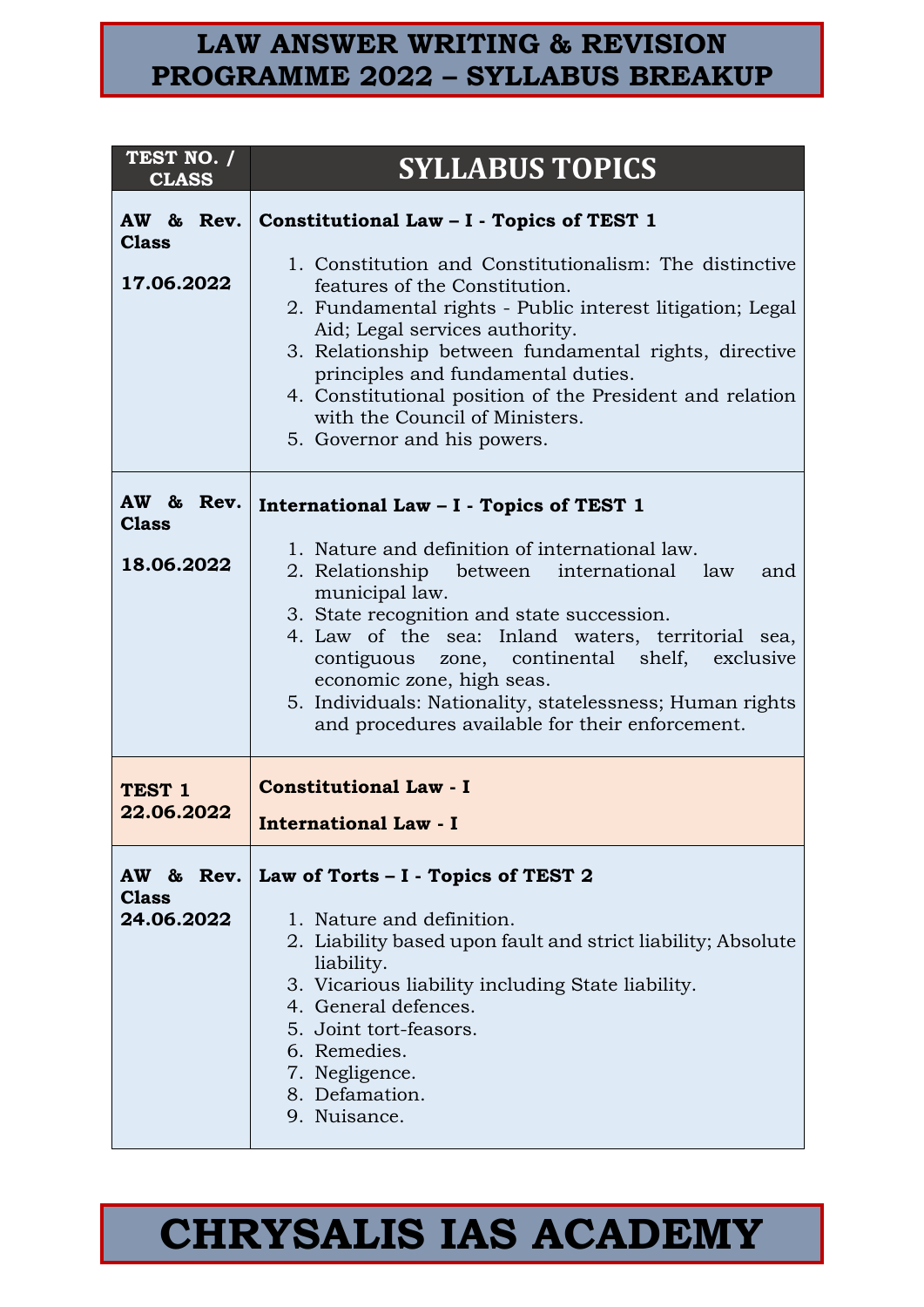| <b>Class</b><br>25.06.2022              | AW & Rev. Law of Contracts - I - Topics of TEST 2<br>1. Nature and formation of contract/E-contract.<br>2. Factors vitiating free consent.<br>3. Void, voidable, illegal and unenforceable agreements.<br>4. Performance and discharge of contracts.<br>5. Quasi-Contracts.<br>6. Consequences of breach of contract.                                                                                                                                                                                                                                                                                                                                                                                                                                                                                                                                                                                                            |
|-----------------------------------------|----------------------------------------------------------------------------------------------------------------------------------------------------------------------------------------------------------------------------------------------------------------------------------------------------------------------------------------------------------------------------------------------------------------------------------------------------------------------------------------------------------------------------------------------------------------------------------------------------------------------------------------------------------------------------------------------------------------------------------------------------------------------------------------------------------------------------------------------------------------------------------------------------------------------------------|
| TEST <sub>2</sub><br>29.06.2022         | Law of Torts - I<br><b>Law of Contracts - I</b>                                                                                                                                                                                                                                                                                                                                                                                                                                                                                                                                                                                                                                                                                                                                                                                                                                                                                  |
| <b>Class</b><br>01.07.2022              | AW & Rev. Constitutional Law $-$ II - Topics of TEST 3<br>6. Supreme Court and High Courts: (a) Appointments<br>and transfer. (b) Powers, functions and jurisdiction.<br>7. Centre, States and local bodies: (a) Distribution of<br>legislative powers between the Union and the States.<br>(b) Local bodies. (c) Administrative relationship<br>among Union, State and Local Bodies. (d) Eminent<br>domain - State property - common property -<br>community property.<br>8. Legislative powers, privileges and immunities.<br>9. Services under the Union and the States: (a)<br>conditions<br>Recruitment and<br><sub>of</sub><br>services;<br>Constitutional safeguards; Administrative tribunals.<br>(b) Union Public Service Commission and State Public<br>Service Commissions - Power and functions (c)<br>Election Commission - Power and functions.<br>10. Emergency provisions.<br>11. Amendment of the Constitution. |
| AW & Rev.<br><b>Class</b><br>02.07.2022 | International Law - II - Topics of TEST 3<br>6. Territorial jurisdiction of States, extradition and<br>asylum.<br>7. Treaties: Formation, application, termination and<br>reservation.<br>8. United Nations: Its principal organs, powers,<br>functions and reform.<br>9. Peaceful settlement of disputes - different modes.<br>10. Lawful recourse to force: aggression, self-defence,<br>intervention.                                                                                                                                                                                                                                                                                                                                                                                                                                                                                                                         |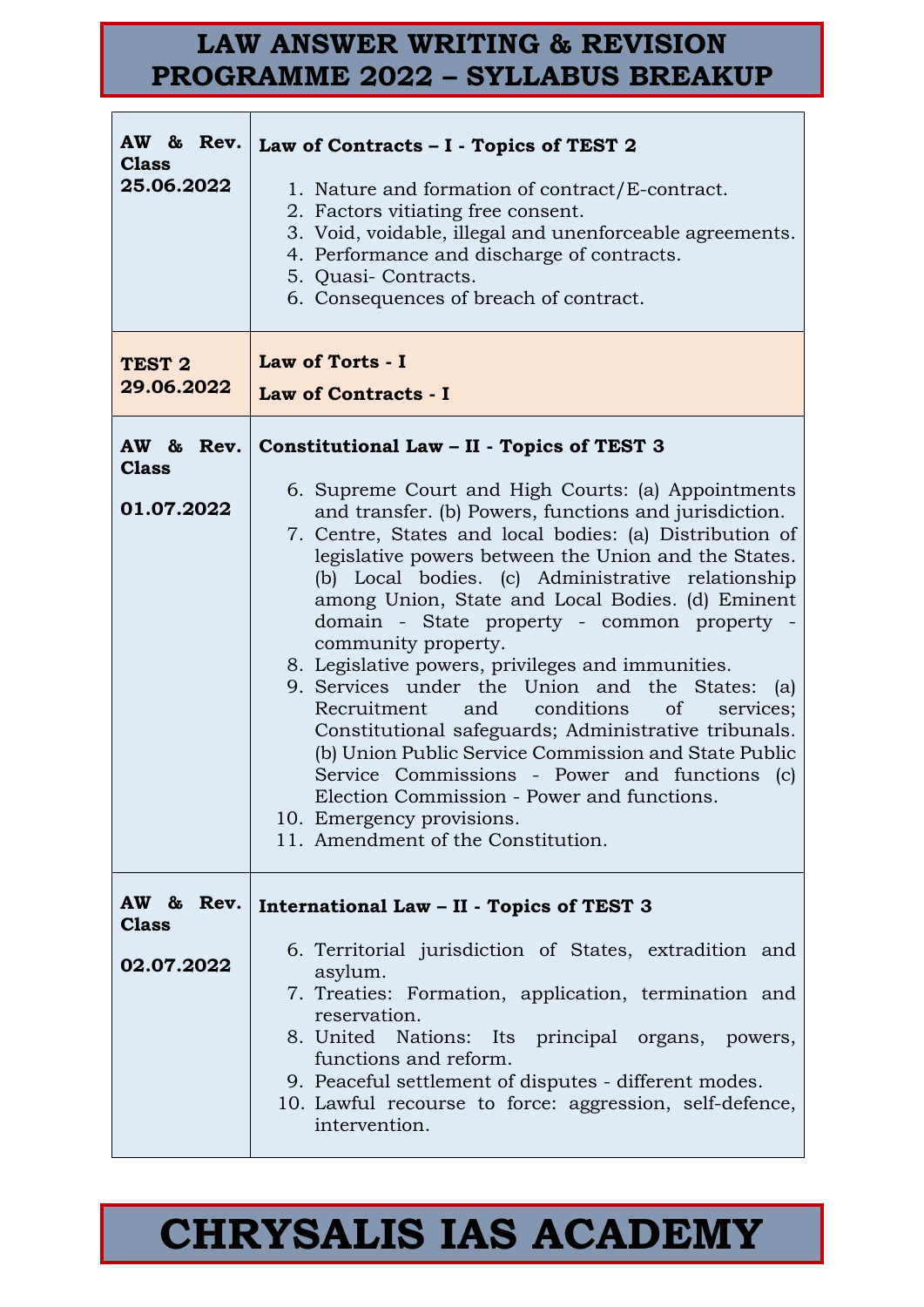| TEST <sub>3</sub><br>06.07.2022         | <b>Constitutional Law - II</b><br><b>International Law - II</b>                                                                                                                                                                                                                                                                                                                                                                                                                                                             |
|-----------------------------------------|-----------------------------------------------------------------------------------------------------------------------------------------------------------------------------------------------------------------------------------------------------------------------------------------------------------------------------------------------------------------------------------------------------------------------------------------------------------------------------------------------------------------------------|
| <b>Class</b><br>08.07.2022              | AW & Rev.   Law of Crimes - I - Topics of Test 4<br>1. General principles of criminal liability: Mens rea and<br>actus reus, mens rea in statutory offences.<br>2. Kinds of punishment and emerging trends as to<br>abolition of capital punishment.<br>3. Preparation and criminal attempt.<br>4. General exceptions.<br>5. Joint and constructive liability.<br>6. Abetment.<br>7. Criminal conspiracy.<br>8. Offences against the State.<br>9. Offences against public tranquillity.<br>10. Offences against human body. |
| AW & Rev.<br><b>Class</b><br>09.07.2022 | Law of Contracts - II - Topics of Test 4<br>7. Contract of indemnity, guarantee and insurance.<br>8. Contract of agency.<br>9. Sale of goods and hire purchase.<br>10. Formation and dissolution of partnership.<br>11. Negotiable Instruments Act, 1881.<br>12. Arbitration and Conciliation Act, 1996.<br>13. Standard form contracts.                                                                                                                                                                                    |
| TEST <sub>4</sub><br>13.07.2022         | Law of Crimes - II<br><b>Mercantile Law - II</b>                                                                                                                                                                                                                                                                                                                                                                                                                                                                            |
| AW & Rev.<br><b>Class</b><br>15.07.2022 | Administrative Law - I - Topics of Test 5<br>12. Principles of natural justice - Emerging trends and<br>judicial approach.<br>13. Delegated legislation and its constitutionality.<br>14. Separation of powers and constitutional governance.<br>15. Judicial review of administrative action.<br>16. Ombudsman: Lokayukta, Lokpal etc.                                                                                                                                                                                     |
| <b>Class</b>                            | AW & Rev.   International Law – III – Topics of Test 5                                                                                                                                                                                                                                                                                                                                                                                                                                                                      |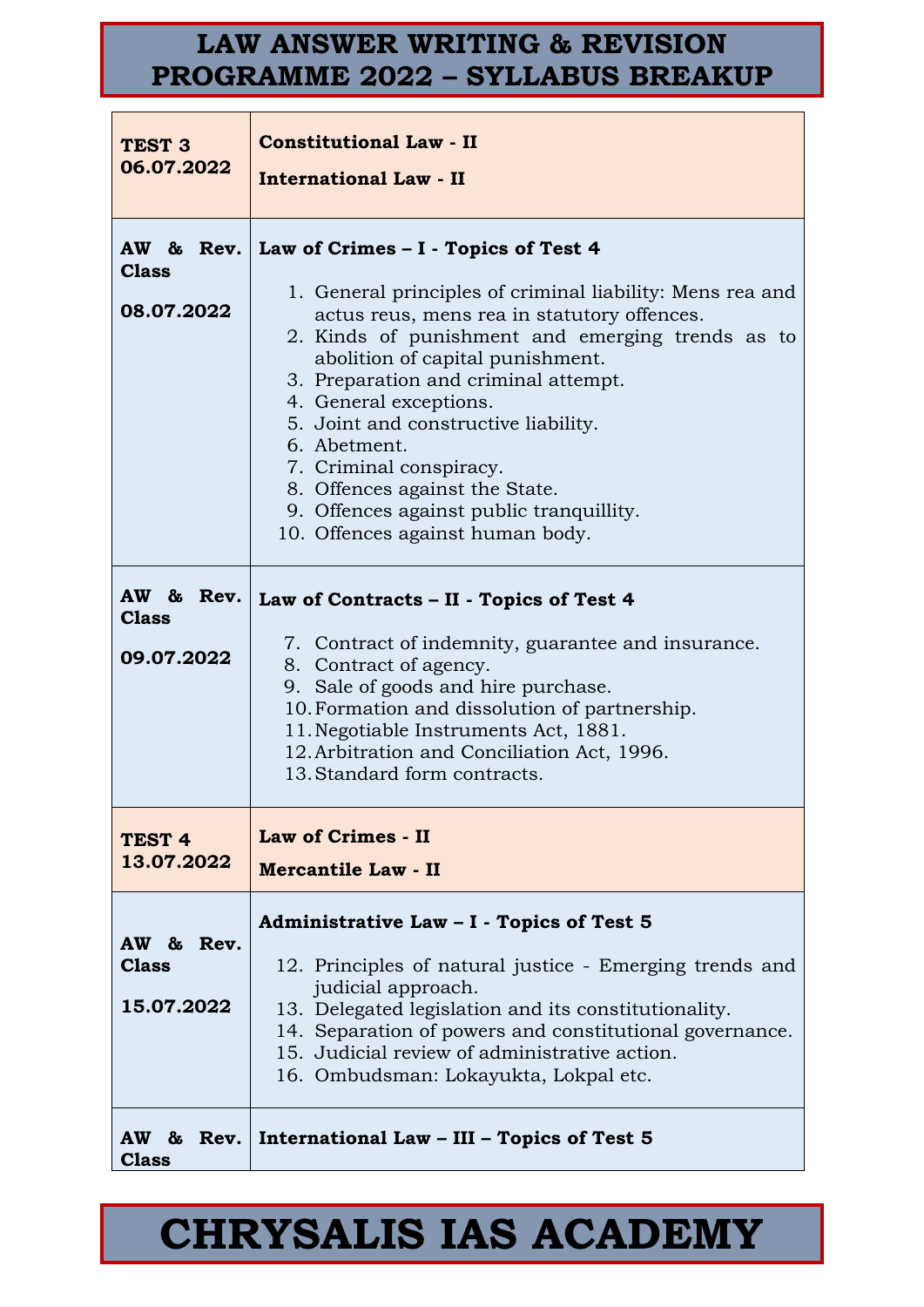| 16.07.2022                              | 11. Fundamental principles of international<br>humanitarian law - International conventions and<br>contemporary developments.<br>12. Legality of the use of nuclear weapons; ban on testing<br>of nuclear weapons; Nuclear - Non Proliferation<br>treaty, CTBT.<br>13. International terrorism, state sponsored terrorism,<br>hijacking, International Criminal Court.<br>14. New international economic order and monetary law:<br>WTO, TRIPS, GATT, IMF, World Bank.<br>15. Protection and improvement of the<br>human<br>environment: International efforts. |
|-----------------------------------------|-----------------------------------------------------------------------------------------------------------------------------------------------------------------------------------------------------------------------------------------------------------------------------------------------------------------------------------------------------------------------------------------------------------------------------------------------------------------------------------------------------------------------------------------------------------------|
| TEST <sub>5</sub><br>20.07.2022         | Administrative Law - I<br><b>International Law - III</b>                                                                                                                                                                                                                                                                                                                                                                                                                                                                                                        |
| AW & Rev.<br><b>Class</b><br>22.07.2022 | Law of Torts - II - Topics of Test 6<br>10. Conspiracy.<br>11. False imprisonment.<br>12. Malicious prosecution.<br>13. Consumer Protection Act, 1986.<br>Law of Crimes - II - Topics of Test 6<br>11. Offences against property.<br>12. Offences against women.<br>13. Defamation.<br>14. Prevention of Corruption Act, 1988.<br>15. Protection of Civil Rights Act 1955 and subsequent<br>legislative developments.<br>16. Plea Bargaining                                                                                                                    |
| AW & Rev.<br><b>Class</b><br>23.07.2022 | Contemporary Legal Developments - Topics of Test 6<br>9. Public Interest Litigation.<br>10. Intellectual property rights<br>Concept,<br>types/prospects.<br>11. Information Technology Law including Cyber Laws -<br>Concept, purpose/prospects.<br>12. Competition Law- Concept, purpose/ prospects.<br>13. Alternate<br>Resolution<br>Dispute<br>Concept,<br>types/prospects.<br>14. Major statutes concerning environmental law.<br>15. Right to Information Act.                                                                                            |